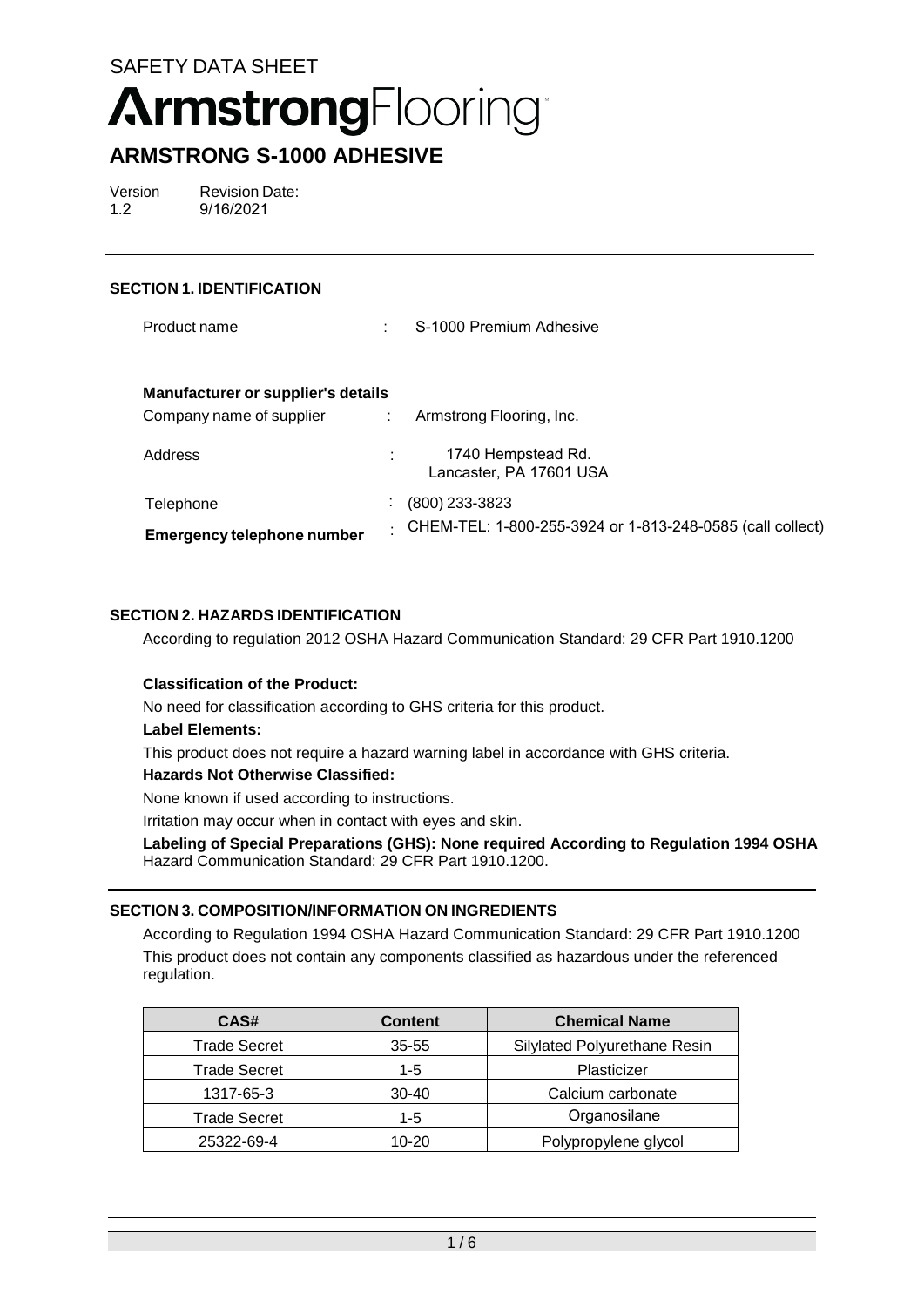# SAFETY DATA SHEET **ArmstrongFlooring**

## **ARMSTRONG S-1000 ADHESIVE**

#### **SECTION 4. FIRST AID MEASURES**

General Advice: Upon contact, remove material from skin, eyes and clothing. If irritation persists, seek medical attention.

**If Inhaled**: Remove individual to fresh air if needed.

**If on Skin**: Wash with mild soap and water.

**If in Eyes**: Open eyelids and flush with running water for at least 15 minutes.

**If Swallowed**: Do not induce vomiting. Seek medical help immediately.

Most Important Symptoms and Effects, Both Acute and Delayed: None expected due to nonclassification of the product.

Indication of Any Immediate Medical Attention and Special Treatment Needed: Note to physician - Symptomatic Treatment

#### **SECTION 5. FIREFIGHTING MEASURES**

#### **Extinguishing Media:**

Use water spray, foam, dry powder when needed.

#### **Hazards Arising from the Substance or Mixture:**

Material is a mixture of organic compounds. Compounds of carbon may arise during burning.

#### **Advice for fire-fighters:**

Wear self-contained breathing apparatus and turn out gear. Use water to keep the containers cool.

#### **Further Information:**

Dispose debris and contaminated clothing in accordance with regulations.

#### **SECTION 6. ACCIDENTAL RELEASE MEASURES**

| <b>Further Accidental</b><br><b>Release Measures:</b>                                          | Do not release spilled material into natural waters.                                                                                   |
|------------------------------------------------------------------------------------------------|----------------------------------------------------------------------------------------------------------------------------------------|
| Slip hazard when spilled.                                                                      | <b>Methods and Material for Containment and Cleaning Up:</b><br>Pick up with suitable absorbent material. Dispose of absorbed          |
| <b>Personal Precautions</b><br><b>Protective Equipment and</b><br><b>Emergency Procedures:</b> | material in accordance with regulations. Spills should be<br>contained, solidified, and placed in suitable containers for<br>disposal. |
| Use personal protective<br>clothing. Avoid contact with<br>skin and eyes.                      |                                                                                                                                        |
| Environmental<br><b>Precautions:</b>                                                           | Clean contaminated floors and objects thoroughly while ob-<br>serving environmental regulations.                                       |

#### **SECTION 7. HANDLING AND STORAGE**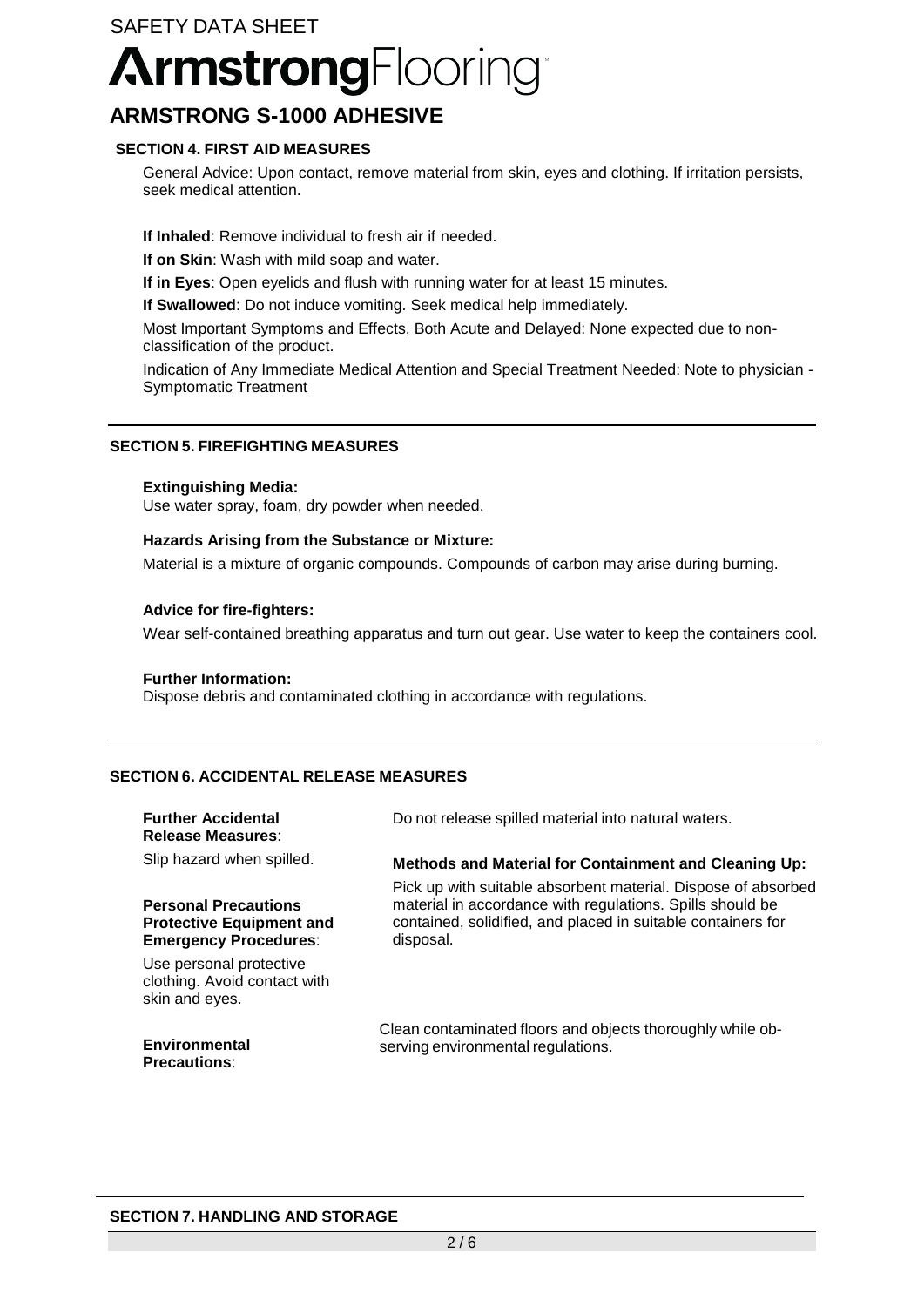#### SAFETY DATA SHEET

# **ArmstrongFlooring**

### **ARMSTRONG S-1000 ADHESIVE**

#### **Precautions for Safe Handling:**

Do not puncture. Keep out of the reach of children. Conditions for Safe Storage, Including any Incompatibilities Keep from freezing. Avoid extreme temperatures.

#### **SECTION 8. EXPOSURE CONTROLS/PERSONAL PROTECTION**

#### **Advice on System Design: Maintain proper ventilation.**

Personal Protective Equipment:

**Respiratory Protection**: NIOSH respirator if needed. Use local exhaust ventilation. Do not use closed air-circulating system.

**Skin Protection**: Chemical resistant gloves, apron, coveralls, and boots to prevent unnecessary contact.

**Eye Protection**: Safety glasses, goggles, or face shield

#### **General Safety and Hygiene Safety Measures:**

Wash hands and/or face after use. Launder contaminated clothing before re-use. Always use protective equipment to avoid direct contact.

#### **SECTION 9. PHYSICAL AND CHEMICAL PROPERTIES**

| Form                                                   | Low viscosity liquid                                                             |
|--------------------------------------------------------|----------------------------------------------------------------------------------|
| Odor                                                   | Mild                                                                             |
| <b>Odor Threshold</b>                                  | No data                                                                          |
| Color                                                  | Off white                                                                        |
| pH Value                                               | Not applicable                                                                   |
| <b>Melting Point</b>                                   | Not applicable                                                                   |
| <b>Boiling Point</b>                                   | No data                                                                          |
| <b>Flash Point</b>                                     | Not applicable                                                                   |
| <b>Flammability</b>                                    | Non flammable                                                                    |
| <b>Lower Explosion Limit</b>                           | Not applicable                                                                   |
| <b>Upper Explosion Limit</b>                           | Not applicable                                                                   |
| <b>Vapor Pressure</b>                                  | Low                                                                              |
| <b>Density</b>                                         | Not determined                                                                   |
| <b>Relative Density</b>                                | Not determined                                                                   |
| <b>Vapor Density</b>                                   | Low                                                                              |
| <b>Partition Coefficient n-octanol/water (log Pow)</b> | No data                                                                          |
| <b>Self-Ignition Temperature</b>                       | Not applicable                                                                   |
| <b>Solubility in Water</b>                             | Insoluble                                                                        |
| <b>Miscibility in Water</b>                            | Not miscible                                                                     |
| <b>Evaporation Rate</b>                                | Low                                                                              |
| <b>Other Information</b>                               | Moisture cure product. Product will start curing in the<br>presence of moisture. |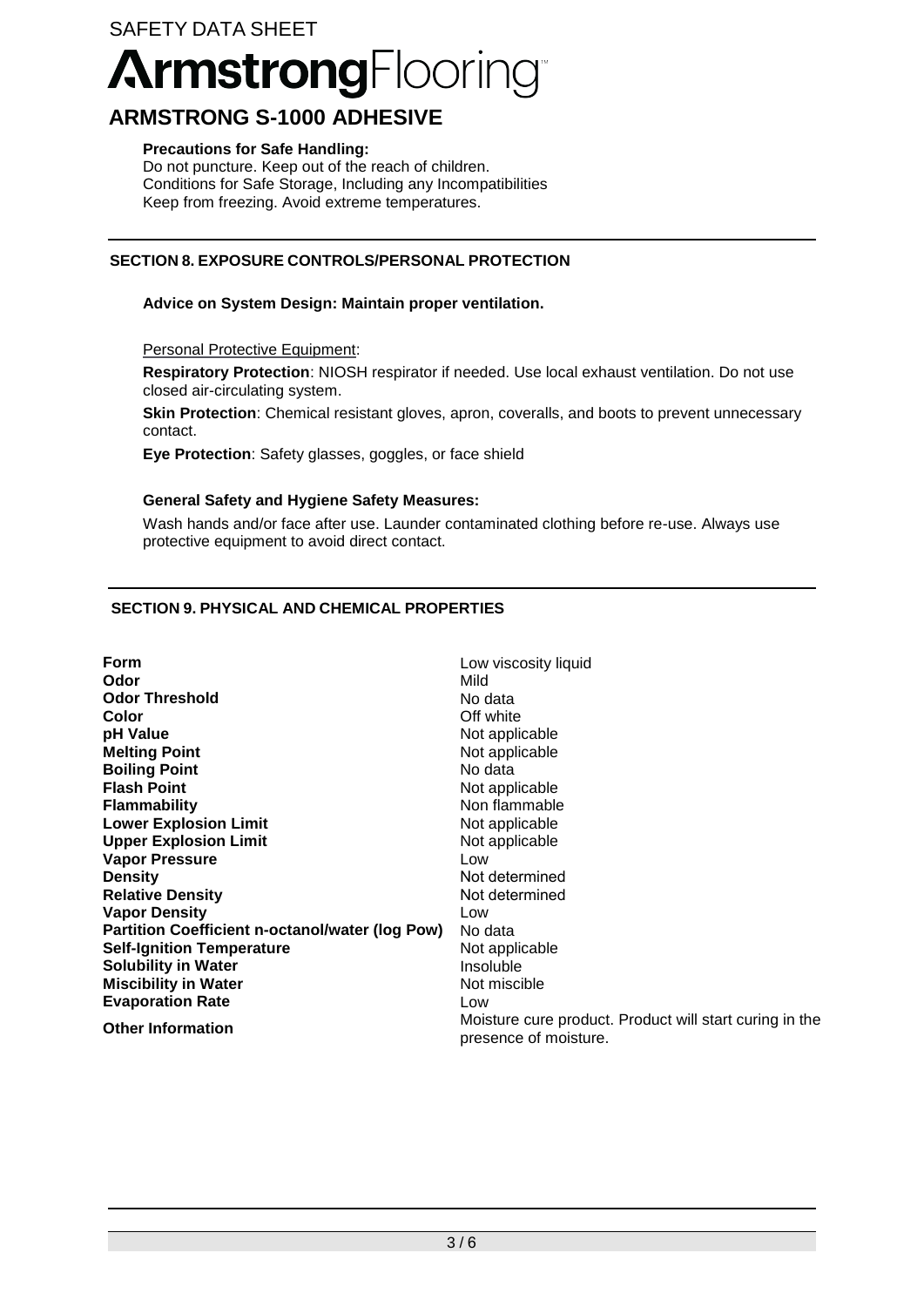## SAFETY DATA SHEET **ArmstrongFlooring ARMSTRONG S-1000 ADHESIVE**

#### **SECTION 10. STABILITY AND REACTIVITY**

| Reactivity                         | Stable                                           |
|------------------------------------|--------------------------------------------------|
| <b>Chemical Stability</b>          | Stable                                           |
| Possibility of Hazardous Reactions | : None, product is stable                        |
| Conditions to avoid                | : Extreme temperatures                           |
| Incompatible materials             |                                                  |
|                                    | : Water<br>Product is a moisture curing material |

#### **SECTION 11. TOXICOLOGICAL INFORMATION**

#### **Primary routes of exposure:**

Respiratory, eyes, skin. Ingestion is not likely but might cause gastric disturbances.

#### **Acute Toxicity/Effects:**

Acute toxicity: May cause irritation upon contact.

#### **Chronic Toxicity/Effects:**

Repeated Dose Toxicity: No data available Genetic Toxicity: No data available Carcinogenicity: Not carcinogenic Reproductive Toxicity: No data available Teratogenicity: No data available Experiences in Humans: No data available

**Other information**: NA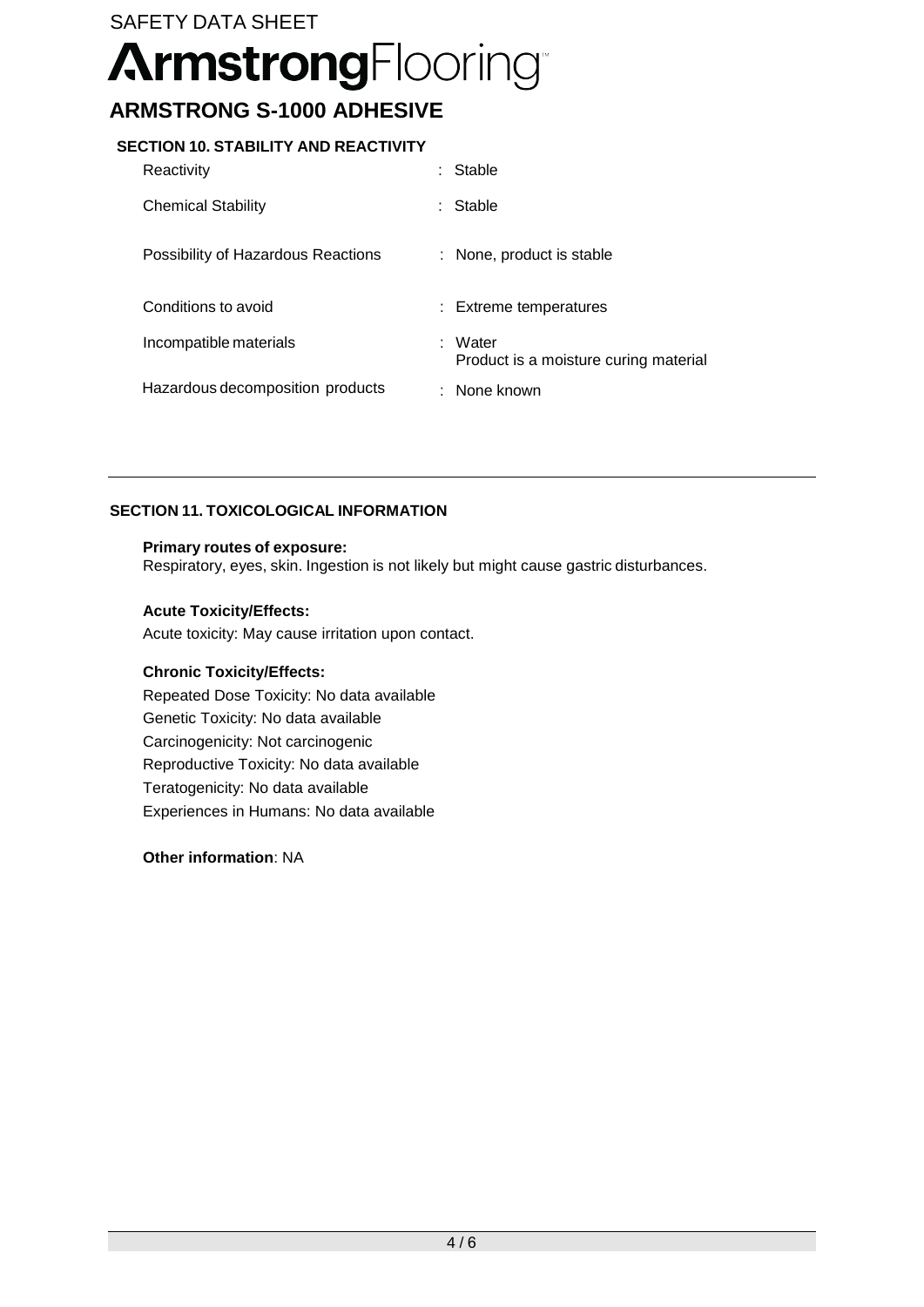### SAFETY DATA SHEET

# **ArmstrongFlooring ARMSTRONG S-1000 ADHESIVE**

#### **SECTION 12. ECOLOGICAL INFORMATION**

No data available

#### **SECTION 13. DISPOSAL CONSIDERATIONS**

Abide by all State, Local and Federal regulations.

#### **SECTION 14. TRANSPORT INFORMATION**

**Proper Shipping Name:** Not applicable **Proper Hazard Class:** Not hazardous **Hazard Code:** None hazardous **Bill of Lading Description:** Adhesives, NOI

#### **SECTION 15. REGULATORY INFORMATION**

**TSCA** Chemicals contained in the product are either listed or exempt in the U.S. EPA TSCA inventory list.

**SARA Title III, Section 312 Hazard Class** None

**EPA SARA TITLE III, Section 312** None